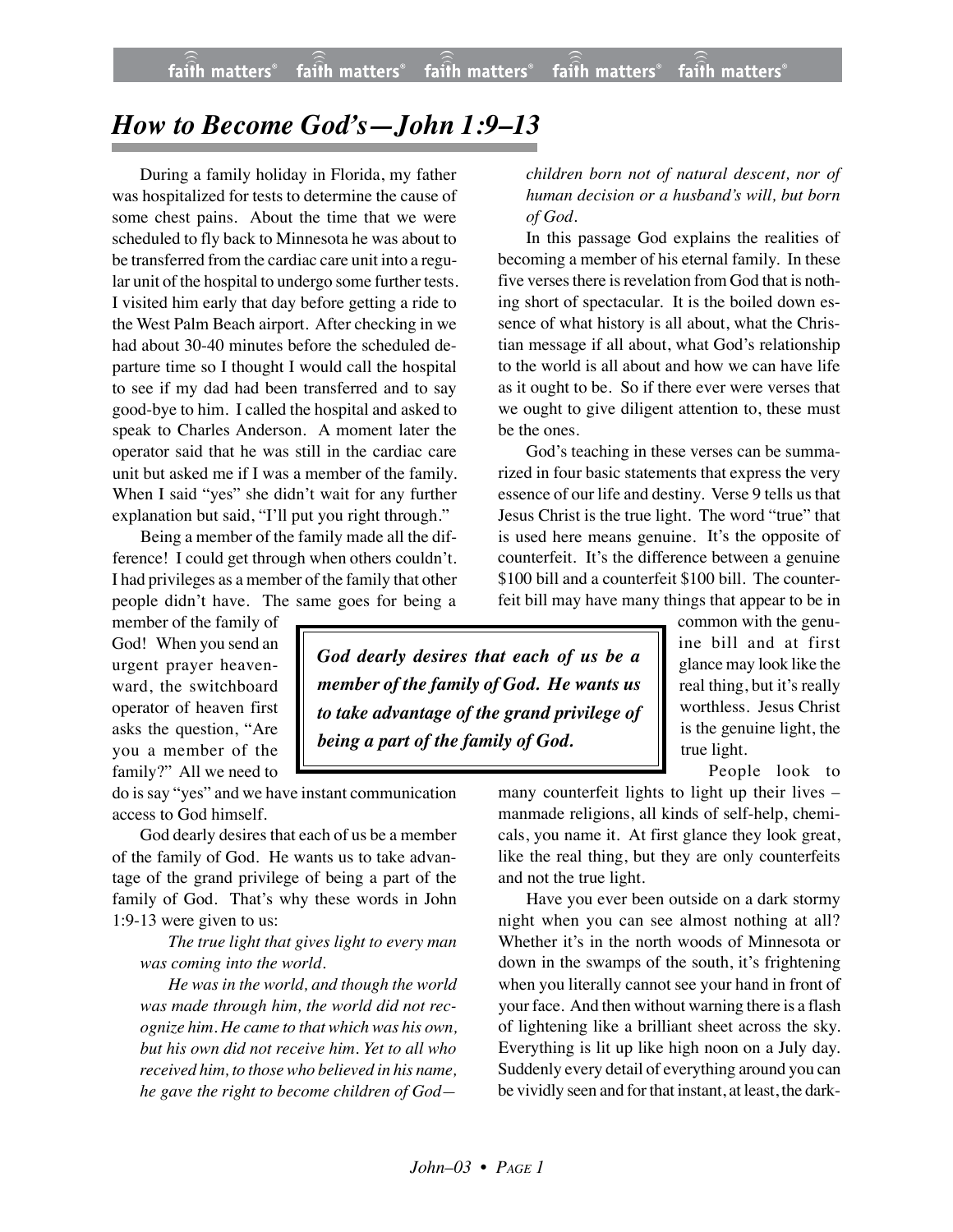ness is completely gone. Jesus is that kind of brilliant light who suddenly and sometimes unexpectedly flashes in our lives and dissipates the darkness until we can see life and eternity in vivid and lucid detail.

It was William Barclay who wrote of Jesus Christ:

His coming dissipated the shadows of doubt. His coming dissipated the shadows of despair. His coming dissipated the shadows of death.

This is God's truth. Jesus Christ is the true light. In verse 9 John says that Jesus is "the true light that gives light to every man." Jesus is not a limited light, but a universal light. There are no darknesses that he cannot penetrate. There are no men or women who are exceptions. There are no problems that are too difficult, no depressions that are too severe or doubts too disturbing. Jesus Christ is the true, brilliant and universal light that gives light to every man and every women.

It is with that in mind that John moves on to the second statement. Jesus Christ came to his world but his world did not recognize him. Verse 10 says, "He was in the world, and though the world was made through him, the world did not recognize him." The world owes its life to Jesus Christ. Long before his incarnation the Son of God created the world; and long after the creation he continues to sustain the world. John 1:3 says that "Through him all things were made; and without him nothing was made that has been made." Everything we know as far as the created world is concerned is attributable to and sustained by Jesus Christ.

Look up into the heavens. The planets and the stars have a defined course that is predictable centuries in advance because they were created by Jesus Christ who keeps their clock absolutely on time. Jesus Christ created the seasons that are repeated one after the other. It is Jesus Christ that sees to it that our world functions on its axis as it ought. It is Jesus Christ who created the tiny seed with the potential to become the mature plant that would reproduce again and again. It is Jesus Christ who invented the water and recycles it. It is Jesus Christ who makes the world work.

It is also Jesus Christ who created human life. He designed the heart that beats in each of our chests. It is Jesus Christ who gives us intelligence, knowledge and the awareness of right and wrong. If it were not for Jesus Christ there would be no world and no life. If it were not for Jesus Christ the world would come to a quick and cataclysmic end.

But this world, his own world, didn't recognize him. Imagine that. The Creator and Sustainer steps out of eternity into time; steps from heaven onto earth. Steps from the realm of the Creator into the lives of the created and was unrecognized. And it's not like he didn't give any hints. Who else but the Creator and Sustainer could have stilled the storm or miraculously multiplied food? Who but Jesus Christ — the Son of God, the Creator and the Sustainer — could have stood outside Lazarus's tomb and said, "Lazarus, come forth" - and he did? And they didn't recognize him.

We could condemn that ancient generation as ludicrous if our own generation were not equally guilty! He has preserved us from nuclear holocaust, he makes every heartbeat a possibility, he provides our seasons, our water and our food, yet the vast majority of our generation fails to recognize who Jesus Christ is.

George M. Cohan was the leading songwriter of America in the early 1900s. His compositions included such old-time favorites as "I'm a Yankee Doodle Dandy," "Give My Regards to Broadway" and "You're a Grand Old Flag." He wrote the songs that were played on the radio and hummed in the streets.

Cohan also wrote the song "Over There" that became the most popular patriotic song of World War I. It was sung by millions across the nation as America sent it's sons and its daughters over there, into the European theater of war. Cohan was a national hero. The war came to an end and George Cohan became an old man. After a few short years of peace, America went to another overseas war - a war far greater than the first one - that eventually drew us both to the Pacific and to the Atlantic and once again American sons were over there. Again, the people marched in the streets singing Cohan's song.

One day in New York City Cohan was in his apartment when he heard his song being sung by marchers in the street. He watched out his win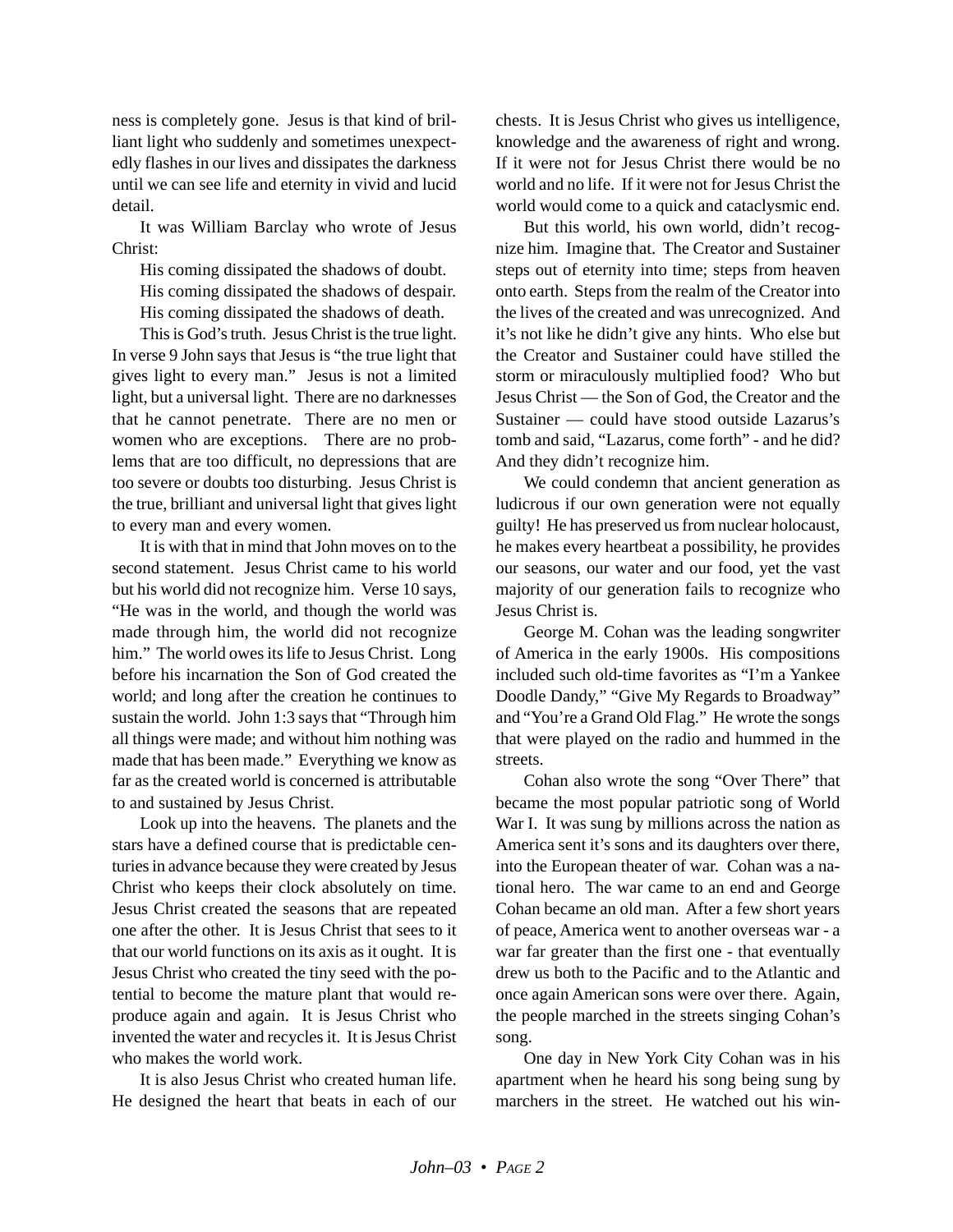dows and finally walked down the stairs to the sidewalk as thousands of new recruits who were being sent to Europe marched by singing "Over There." To his surprise and dismay, a young recruit stepped from the parade and critically asked George Cohan, "What's the matter, old man, why aren't you singing? Don't you know the words?"

How sad that those singing the song didn't recognize the composer. But, how much more tragic when the creatures of the world don't recognize the Creator. Jesus Christ came to his world but his world didn't recognize him. That's not you, is it? You recognize him, don't you, as your Creator, Savior and Lord?

A third statement ties right in with the second statement. In verse 11 the evangelist writes, "He came to that which was his own, but his own did not received him." Jesus was not born in Greece, Egypt, Persia or Africa, he was born in Palestine because God had chosen the Jews as his people and Palestine as his home. Now that's not to say that other peoples or places were unimportant, but these were his special people. But Jesus' own people didn't recognize him; they didn't welcome him.

We would expect the doors to be flung open wide, the banquet table to be spread in extravagance, the trumpets to blare a welcome and the people to enfold him in an embrace. Instead, they rejected him. The king of the land sought to kill him as an

Life, career, family, finances and time fit together only when we understand that we are stewards of that which belongs to him and to him alone. Life fits together only with him. Please, please – when Jesus Christ comes to you, welcome him as the undisputed Lord of your life!

Thinking of Jesus, the true light, coming from heaven and not being recognized or welcomed in his own world would seem the most tragic of stories were it not for the exciting news of verses 12- 13. "Yet to all who received him, to those who believed in his name, he gave the right to become children of God—children born not of natural descent, nor of human decision or a husband's will, but born of God." Not all the people failed to recognize Jesus Christ and not all rejected him. Some people received and some believed, and they were reborn into the family of God!

There's a couplet of terms used here — receiving and believing. Receiving means an acceptance of Jesus Christ — who he is and what he did. Believing is an attestation of allegiance. Just as we put our hands over our hearts and pledge allegiance to the flag of the United States of America, so we pledge, instead, our allegiance to Jesus Christ as Savior and Lord of life.

When we receive and believe, at that moment we are empowered and reborn—empowered to become a member of the family of God with all the

infant. The religious leaders sought to discredit him. The people finally banded together into a mob and shouted, "Crucify him!" His own people should have adored and accepted

him, but instead he was hated and rejected.

There is a danger that we repeat this blunder in our own lives. Jesus Christ also comes to us. We forget that our children are his children, our car is his car, our time is his time, our jobs are really his jobs and our money is his money. How frighteningly absurd for us to think that we are too busy for him, or that we have too little money for him, or too little time for him, or too little room for him. We are to welcome him as the rightful resident and king of our homes, our lives and our possessions!

*Please, please – when Jesus Christ comes to you, welcome him as the undisputed Lord of your life!*

privileges and responsibilities that go along with being a member of the family of God. It is as if God takes the pen from his pocket

and signs adoption papers for us to be adopted into his family. It's an irreversible adoption so that whenever we call heaven or seek any privileges and are asked the question, "Are you a member of the family?" we can confidently say, "Yes — because of Jesus Christ I am!"

Rebirth into God's family is revolutionary. It's not a flesh and blood physical rebirth. It's not even one that comes by human volition, but it is a birth that comes from God himself. And when God is the one making the changes, life becomes totally